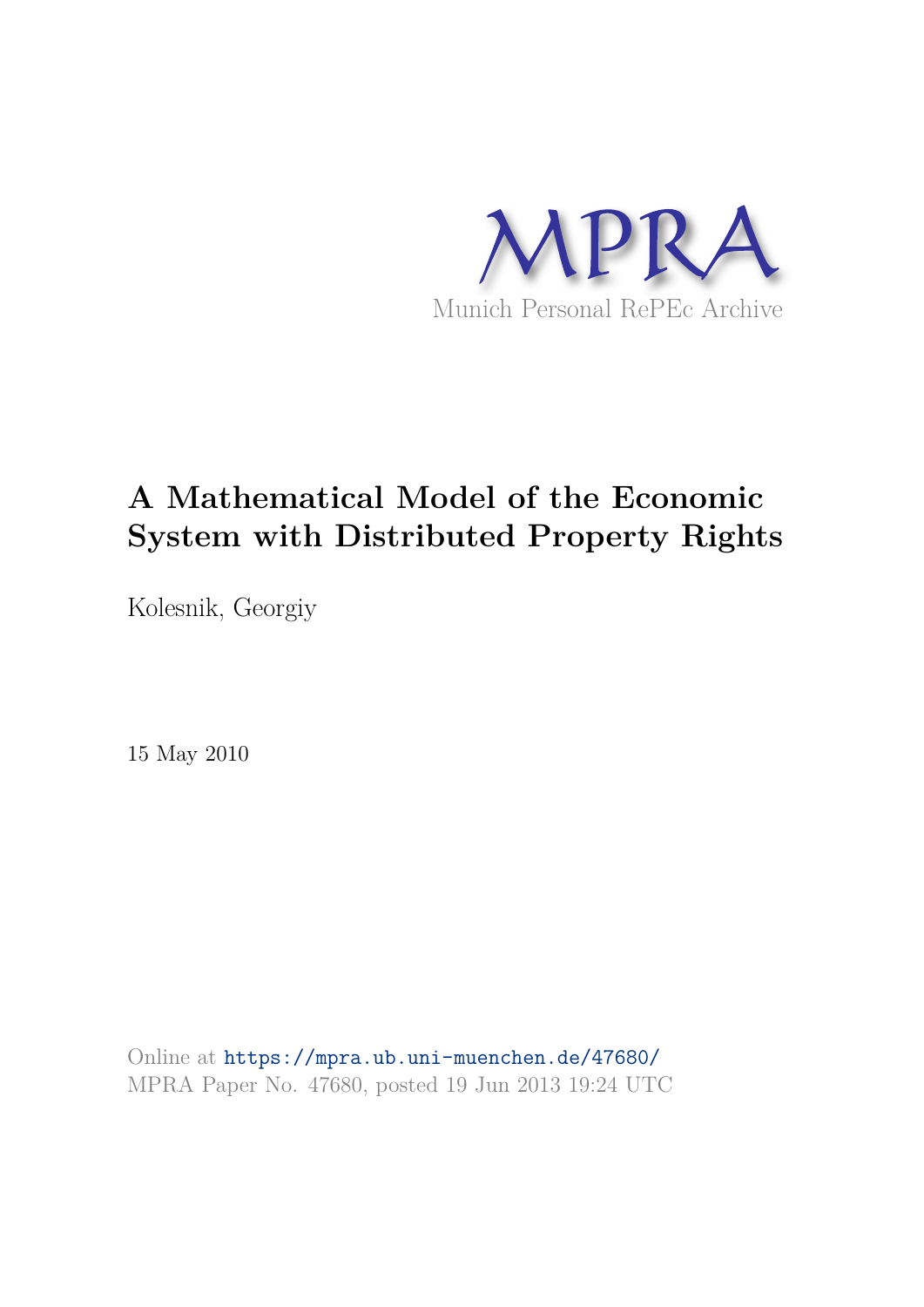### МАТЕМАТИЧЕСКАЯ МОДЕЛЬ ЭКОНОМИЧЕСКОЙ СИСТЕМЫ С РАСПРЕДЕЛЕННЫМИ ПРАВАМИ СОБСТВЕННОСТИ

#### Колесник Г.В.

Аннотация. Рассматривается математическая модель экономической системы, права собственности на фирмы в которой распределены между несколькими агентами. Исследуется воздействие распределения прав собственности на эффективность управления фирмами с точки зрения их собственников.

**Abstract.** A model of the economic system with the property rights distributed among several agents is considered. The effect of property rights allocation on the economic efficiency of the management strategies is studied.

Ключевые слова: права собственности, владение, управление, эффективность, благосостояние, конкуренция, некооперативная игра, равновесие Нэша.

**Keywords:** property rights, ownership, control, efficiency, welfare, competition, non-cooperative game, Nash equilibrium.

#### 1. Введение

В классических моделях фирмы критерий эффективности функционирования предполагается экзогенно заданным и не зависящим от структуры прав собственности на неё. Как правило, при рассмотрении краткосрочного периода в качестве такого критерия выступает прибыль фирмы, а в долгосрочном - ее стоимость (капитализация) (Тироль, 2000).

Однако в условиях, когда на деятельность фирмы могут оказывать влияние сразу несколько участников<sup>1</sup>, такое предположение о её критерии эффективности становится небесспорным. В частности, при наличии нескольких собственников может возникать конфликт интересов, в результате которого будет выбираться неэффективный режим функционирования фирмы.

В настоящее время существует большое количество работ, посвященных анализу управления фирмой при несовпадающих интересах участников. Наиболее известной и широко освещенной в научной литературе проблемой стал конфликт интересов собственников и менеджеров, то есть групп участников, наделенных правами владения и управления (Jensen, Meckling, 1976; Morck et al., 1988; Shleifer, Vishny, 1986; Stulz, 1988).

Внутригрупповые конфликты собственников исследовались в работах Гроссмана, Харта и Мура (Grossman, Hart, 1986; Hart, Moore, 1990). В них фирма рассматривается как совокупность активов, а ее собственники - как владельцы этих активов, взаимодействующие на основе некоторого контракта и заинтересованные в максимизации отдачи от вложений в свой актив. Источником неэффективности управления

 $^1\Pi$ од *участниками фирмы* здесь понимаются любые экономические агенты и их группы, которые могут оказывать влияние на её деятельность (собственники, менеджеры, работники, потребители, власти, общественные организации и др.).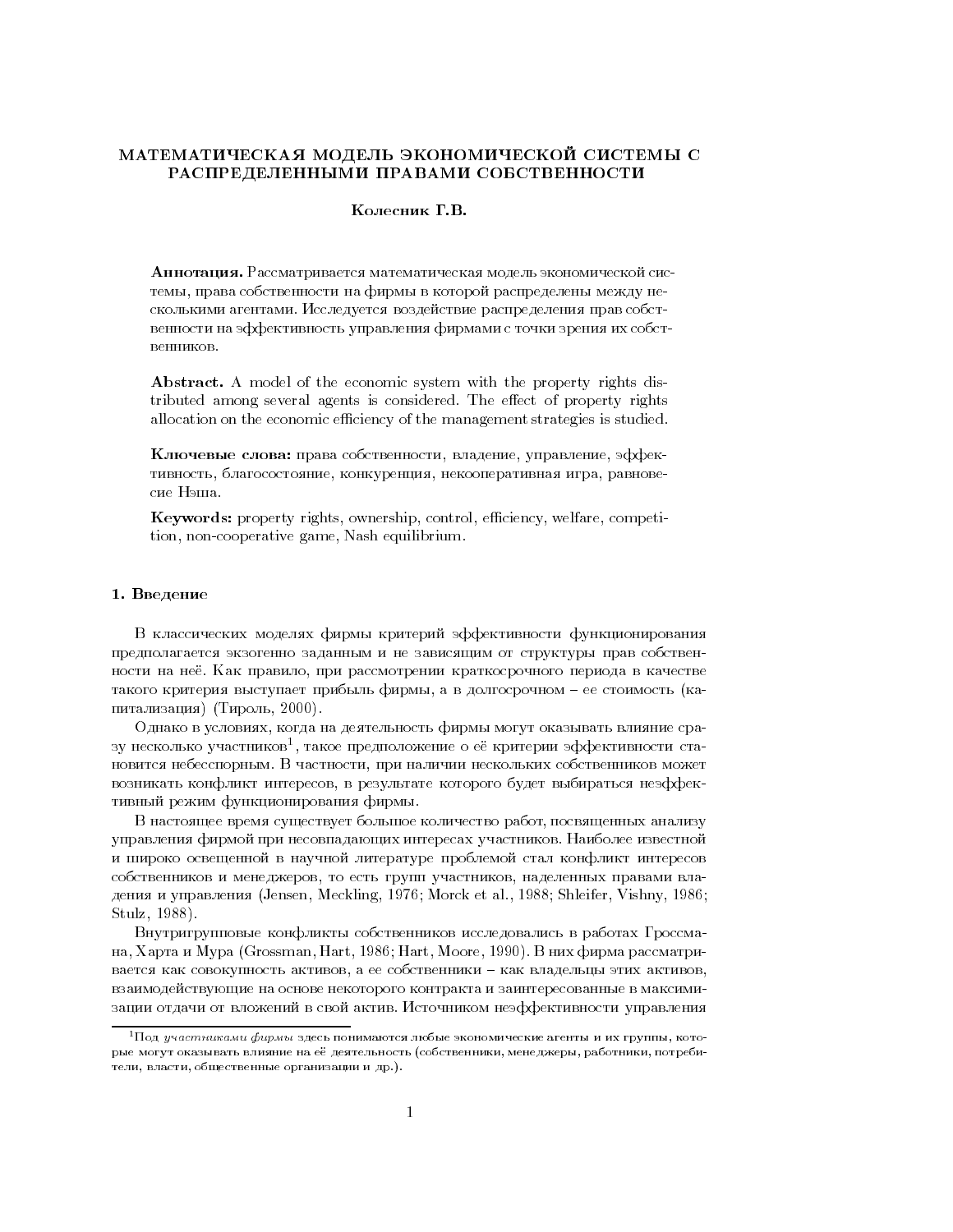в этом случае является неполнота контракта между собственниками, приводящая к борьбе за перераспределение ренты.

В работе (Müller, Wärneryd, 2001) исследован конфликт собственников за распределение прибыли фирмы и показано, что добавление внешних собственников приводит к снижению остроты этого конфликта.

В настоящей статье также рассматривается модель управления фирмой при несовпадающих интересах собственников. В отличие от известных моделей, несовпадение интересов в ней обусловлено не только конфликтом собственников за распределение прибыли, но и тем, что их благосостояние может определяться рядом сторонних факторов, состав которых индивидуален и которые могут находиться в сложных взаимоотношениях друг с другом. Например, институциональные инвесторы могут одновременно участвовать в нескольких конкурирующих между собой фирмах и быть заинтересованны в максимизации стоимости всей совокупности имеющихся у них долей, а не стоимости каждой из них в отдельности. Это может противоречить интересам акционеров, участвующих только в одной из данных фирм.

Другим важным частным случаем таких систем является совместная частно- государственная собственность, которая исследовалась, например, в статье (Колесник и др., 2008). Несовпадение критериев эффективности частного собственника и государства в этом случае может приводить к выбору стратегии управления, неэффективной как с точки зрения извлечения прибыли, так и с точки зрения общественной полезности.

В настоящей статье для достаточно общего случая показывается, что при наличии сторонних интересов распределение прав собственности между агентами оказывает существенное влияние на выбор результирующей стратегии управления фирмой. Преобладание сторонних интересов в целевых функциях владельцев фирмы может в отдельных случаях приводить к уменьшению получаемой ею прибыли и, в конечном счете, к снижению ее капитализации.

В этих условиях нетривиальной становится задача определения системы прав собственности, обеспечивающей эффективное управление фирмой. В статье эта задача решается для случая, когда сторонние интересы собственников представляют стоимость долей участия в других фирмах. Выявлена оптимальная структура прав собственности, позволяющая минимизировать влияние конфликта, вызванного наличием сторонних интересов.

Дальнейшее изложение организовано следующим образом. Во втором разделе описывается обобщенная модель управления системой фирм при распределенных правах собственности и формулируются утверждения об их оптимальной структуре. В третьем разделе рассматривается пример использования этой модели применительно к анализу функционирования дуополии Курно при различных распределениях прав собственности. В заключении сформулированы основные результаты и выводы.

#### 2. Описание модели

Рассмотрим экономическую систему, состоящую из  $l$  фирм, права собственности на которые распределены между *k* агентами. Под «правом собственности» в рамках данной модели будем понимать совокупность прав владения, дающих агенту возможность получения соответствующей доли стоимости фирмы, и прав контроля, обеспечивающих возможность участия в управлении ею. Распределение прав собственности будем задавать матрицей  $\Theta$  размерности  $k \times l$ , элементы которой  $\theta_{ij}$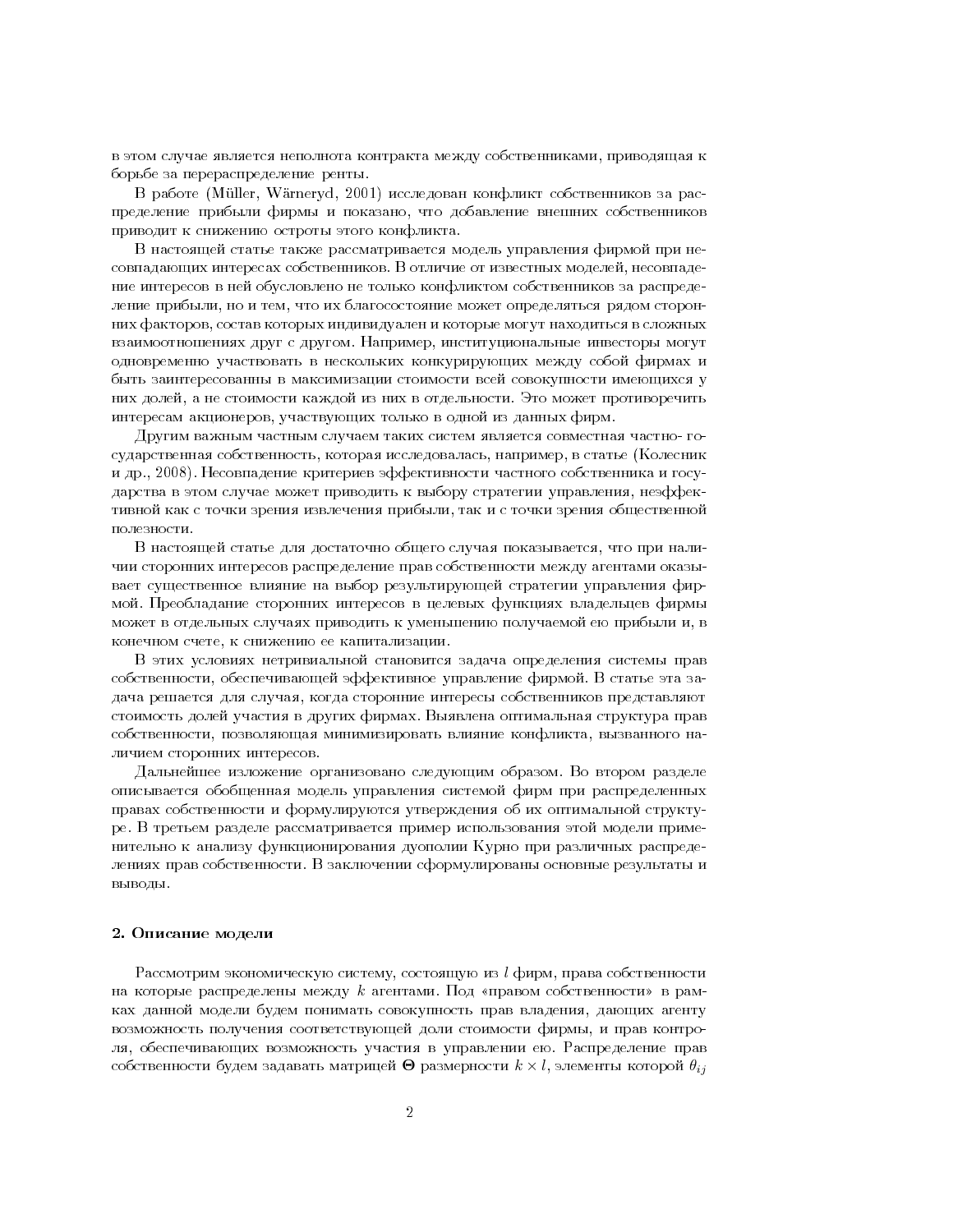описывают долю участия *i*-го агента в собственном капитале *j*-й фирмы. Будем далее обозначать через  $\theta_{\bullet j} = (\theta_{1j}, \dots, \theta_{kj})$  распределение прав собственности на j-ю фирму, а через  $\theta_{i\bullet} = (\theta_{i1}, \dots, \theta_{il})$  набор долей участия в фирмах, которыми обладает  $i$ -й агент.

Каждый собственник максимизирует свое благосостояние, представляющее собой суммарную стоимость долей участия, которыми он владеет:

$$
W_i(\mathbf{\Theta}, \mathbf{C}) = \sum_{j=1}^{l} \theta_{ij} C_j = \theta_{i\bullet}^{\mathrm{T}} \mathbf{C},
$$
\n(1)

где  $\mathbf{C} = (C_1, \ldots, C_l)$  - вектор рыночных стоимостей фирм, верхний индекс Т обозначает операцию транспонирования (все вектора будут рассматриваться далее как столбцы).

На практике оценка рыночной стоимости объектов экономики может осуществляться с использованием трех подходов, отражающих различные аспекты ее формирования: доходного, сравнительного и затратного (ФСО-1, 2007). Для измерения благосостояния собственника в данном случае наиболее подходящим представляется использование доходного подхода, согласно которому фирма рассматривается как актив, основной функцией которого является генерация дохода для своих владельцев. Величина потенциального дохода в каждый момент времени  $t$  определяется свободным денежным потоком фирмы  $\Phi_j(t, \tilde{a}_j, \mathbf{y})$ , зависящим от выбранной стратегии управления  $\tilde{a}_i$  и вектора внешних факторов у, в том числе случайных. При этом рыночная стоимость фирмы отождествляется с чистой приведенной стоимостью генерируемого ею свободного денежного потока:

$$
C_j(\tilde{a}_j, \mathbf{y}) = \sum_{t=0}^{\infty} \beta_j^t \Phi_j(t, \tilde{a}_j, \mathbf{y}),
$$
\n(2)

где  $\beta_i$  – коэффициент дисконтирования денежного потока, отражающий межвременное изменение стоимости денег.

На денежный поток фирмы, а следовательно, и на ее рыночную стоимость непосредственное влияние оказывают управленческие решения, принимаемые ее собственниками. Обозначим множество альтернатив по управлению  $j$ -й фирмой через  $A_j$ . Декартово произведение  $A = A_1 \otimes \cdots \otimes A_l$  представляет множество всевозможных наборов стратегий управления всеми фирмами в данной системе. Каждый агент формирует оптимальную с точки зрения максимизации своего благосостояния  $W_i$ стратегию управления  $\mathbf{a}_{i\bullet} = (a_{i1},...,a_{il})$ . Набор стратегий всех агентов в системе образует матрицу управления А размерности  $k \times l$ . Обозначим *j*-й столбец матрицы **А** через  $\mathbf{a}_{\bullet j} = (a_{1j}, \ldots, a_{kj})$ . Он представляет собой профиль решений, предлагаемых всеми агентами для управления *j*-й фирмой. При этом выбор управленческого решения, которое будет реализовано, предполагает использование некоторой корпоративной процедуры, агрегирующей индивидуальные предложения владельцев  $a_{ij}$  в коллективное решение. Эта процедура может регламентироваться законодательством и уставными документами фирмы<sup>2</sup>. На практике широко используется голосование, при котором каждый собственник располагает числом голосов, пропорциональным его доле участия  $\theta_{ij}$ .

 ${}^{2}B$  России основными нормативными правовыми актами, регламентирующими процедуры согласования решений собственников, являются Федеральные законы No 208-ФЗ от 26.12.1995 «Об акционерных обществах» и No 14-ФЗ от 08.02.1998 «Об обществах с ограниченной ответственностью».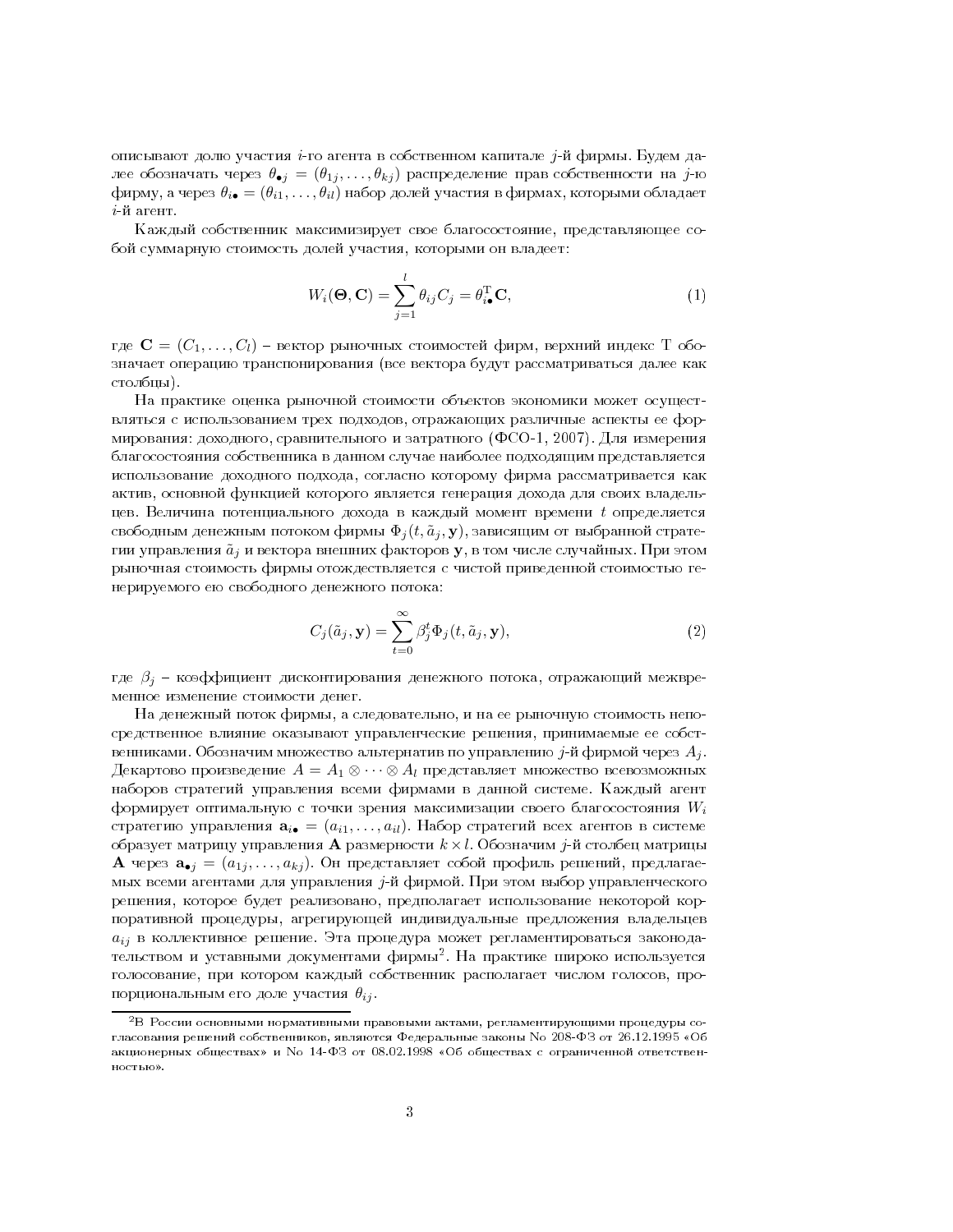Формально процедуру агрегирования предпочтений собственников можно представить в виде отображения, ставящего в соответствие профилю решений а, и распределению прав собственности на фирму  $\theta_{\bullet j}$  реализуемое управленческое решение  $\tilde{a}_i$ :

$$
\tilde{a}_j = R_j(\theta_{\bullet j}, \mathbf{a}_{\bullet j}).\tag{3}
$$

Помимо управленческого решения  $\tilde{a}_i$ , рыночная стоимость фирмы определяется также внешними факторами у, в том числе деятельностью других фирм. Это воздействие осуществляется опосредовано, через изменение равновесий на рынках ресурсов и готовой продукции, на которых фирма присутствует в качестве продавца или покупателя.

В связи с этим среди воздействующих на денежный поток фирмы внешних факторов **у** в выражении (2) могут быть выделены реализуемые решения по управлению другими фирмами. Запишем суммарное воздействие реализуемых управленческих решений  $\tilde{\mathbf{a}} = (\tilde{a}_1, \dots, \tilde{a}_l)$  на рыночные стоимости фирм в виде отображения  $\mathbf{C}(\tilde{\mathbf{a}})$ . Тогда вектор критериев эффективности собственников (1) можно записать как функцию от реализуемых решений:

$$
\mathbf{W}(\mathbf{\Theta}, \tilde{\mathbf{a}}) = \mathbf{\Theta} \mathbf{C}(\tilde{\mathbf{a}}). \tag{4}
$$

Таким образом, в рассматриваемой модели выделяются два типа взаимодействий: внутренняя конкуренция собственников в рамках каждой из фирм, параметры которой задаются отображениями  $R_j$ , и внешняя конкуренция фирм на рынке, описываемая отображениями  $C_i$ .

Соответственно, равновесие в этой системе может рассматриваться как суперпозиция равновесий во внутренней и внешней конкуренции. Определим суммарное воздействие системы прав собственности  $\Theta$  на свойства этих равновесий.

С учетом выражения (3) критерии эффективности (4) могут быть преобразованы к виду

$$
\mathbf{W}(\mathbf{\Theta}, \mathbf{A}) = \mathbf{W}(\mathbf{\Theta}, \mathbf{R}(\mathbf{\Theta}, \mathbf{A})) = \mathbf{\Theta} \mathbf{C}(\mathbf{R}(\mathbf{\Theta}, \mathbf{A})),
$$
\n(5)

 $\text{age } \mathbf{R}(\Theta, \mathbf{A}) = (R_1(\theta_{\bullet 1}, \mathbf{a}_{\bullet 1}), \dots, R_l(\theta_{\bullet l}, \mathbf{a}_{\bullet l})).$ 

Выражения (5) определяют семейство некооперативных игр  $k$  лиц  $\Gamma(\Theta)$ , параметризованное распределением прав собственности  $\Theta$ . Каждый агент в этой игре оптимизирует свой критерий  $W_i(\Theta, \mathbf{A})$  по стратегии, представляющей собой вектор управленческих решений  $\mathbf{a}_{i\bullet} \in A$ .

Пусть  $\mathbf{A}_{-i}$  – набор стратегий всех агентов, кроме *i*-го. Обозначим наилучший ответ *i*-го агента на стратегии остальных при заданном распределении прав собственности  $\Theta$  через  $\mathbf{a}_{i\bullet}^*(\mathbf{A}_{-i}, \Theta)$ :

$$
\mathbf{a}_{i\bullet}^*(\mathbf{A}_{-i}, \mathbf{\Theta}) = \arg\max_{\mathbf{a}_{i\bullet} \in A} \widehat{W}_i(\mathbf{\Theta}, \mathbf{A}).
$$

В дальнейшем анализе будем предполагать, что отображения  $\mathbf{a}_{i\bullet}^*(\mathbf{A}_{-i}, \mathbf{\Theta})$  обладают свойствами, обеспечивающими существование и единственность в данной игре равновесия Нэша<sup>3</sup>  $\mathbf{A}^*(\Theta)$ .

 $\rm ^3T$ ребование единственности равновесной матрицы управления может представляться излишне ограничительным. В частности, если отображение R таково, что реализуемое управленческое решение не зависит от лействий некоторого агента, в системе существует множество равновесий. отличающихся только стратегией данного агента и эквивалентных с точки зрения управления фирмами и благосостояния всех сторон. Все изложенные результаты остаются справедливыми и в этом случае.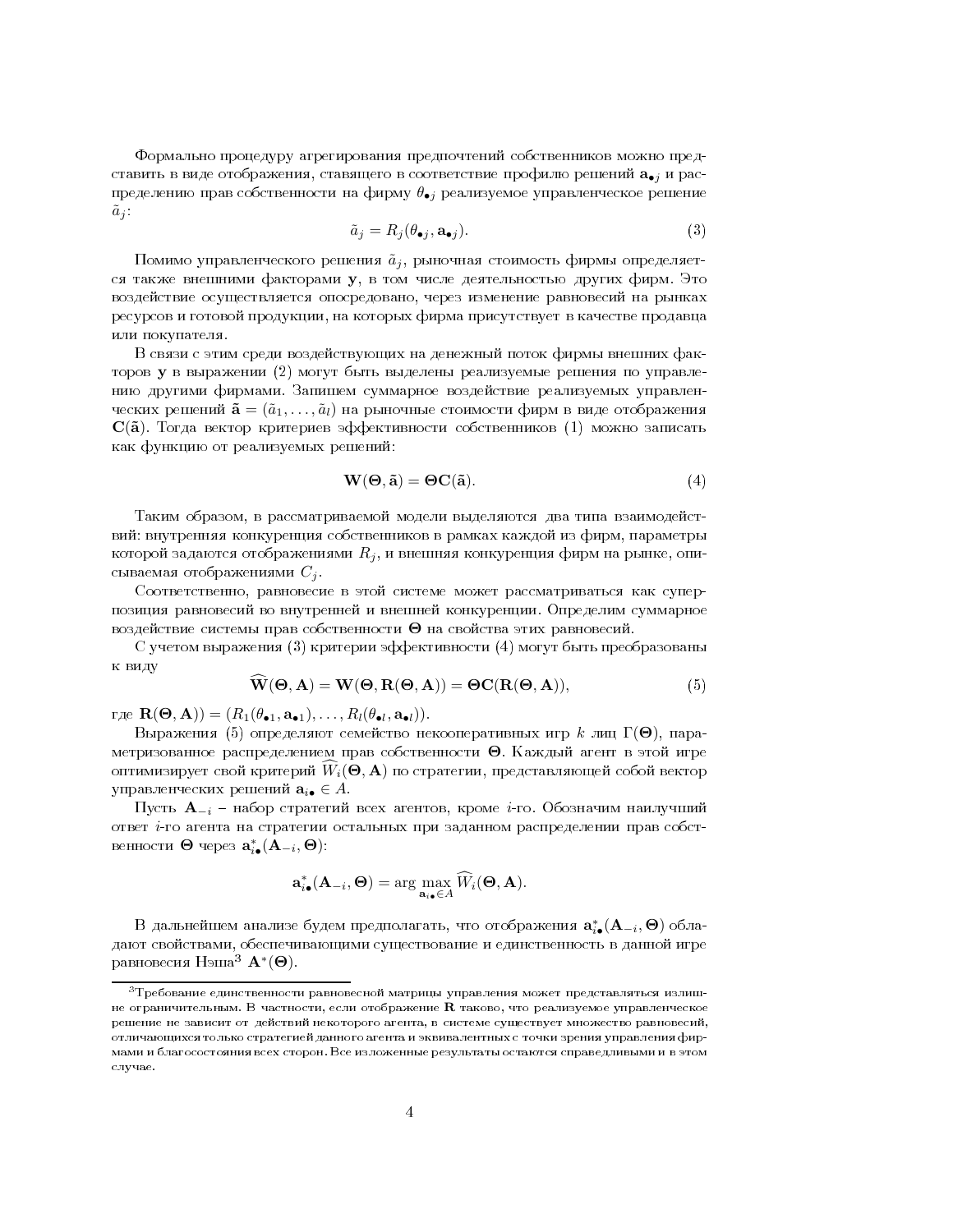Тогда полное воздействие распределения прав собственности  $\Theta$  на реализуемые решения по управлению входящими в систему фирмами может быть описано отображением

$$
\tilde{\mathbf{a}}(\Theta) = \mathbf{R}(\Theta, \mathbf{A}^*(\Theta)),\tag{6}
$$

а на благосостояние агентов - отображением

$$
\widetilde{\mathbf{W}}(\mathbf{\Theta}) = \widehat{\mathbf{W}}(\mathbf{\Theta}, \mathbf{A}^*(\mathbf{\Theta})).
$$

Теперь может быть дано формальное определение понятию эффективности распределения прав собственности.

Обозначим через  $\mathbf{x} = (x_1, \ldots, x_l)$  вектор суммарных долей в собственном капитале фирм, которыми владеют агенты в рассматриваемой системе:

$$
x_j = \sum_{i=1}^k \theta_{ij}, \qquad j = 1, ..., l. \tag{7}
$$

Определим коллективное благосостояние собственников в данной системе как сумму критериев эффективности всех входящих в нее агентов:

$$
\widehat{U}(\widetilde{\mathbf{a}}) = \sum_{i=1}^{k} W_i(\mathbf{\Theta}, \widetilde{\mathbf{a}}) = \mathbf{x}^{\mathrm{T}} \mathbf{C}(\widetilde{\mathbf{a}}).
$$
\n(8)

Обозначим через  $\widetilde{U}(\boldsymbol{\Theta})$  коллективное благосостояние собственников в равновесии  $\mathbf{A}^*(\mathbf{\Theta})$ , соответствующем распределению прав собственности  $\mathbf{\Theta}$ :

$$
\widetilde{U}(\mathbf{\Theta}) = \widehat{U}(\widetilde{\mathbf{a}}(\mathbf{\Theta})) = \sum_{i=1}^{k} \widetilde{W}_i(\mathbf{\Theta}),
$$

где  $\tilde{\mathbf{a}}(\Theta)$  задается выражением (6).

Будем говорить, что распределение прав собственности  $\Theta$  является эффективным, если оно максимизирует равновесное коллективное благосостояние собственников  $U(\Theta)$ .

Определенная таким образом эффективность показывает, насколько то или иное распределение прав собственности позволяет реализовать потенциал приращения стоимости, заложенный в рассматриваемой экономической системе.

Наличие внутренней или внешней конкуренции в системе снижает коллективное благосостояние собственников. Рыночная конкуренция между фирмами будет наиболее острой в ситуации «одна фирма - один собственник», когда владельцы фирм не имеют ни общих интересов, ни общих управляемых параметров. При этом внутренняя конкуренция собственников в рамках каждой фирмы отсутствует. Любое отклонение от данной ситуации приводит к возможности координации управления частью фирм, а следовательно к снижению конкуренции на рынке.

Воздействие изменений прав собственности на внутрифирменную конкуренцию не так однозначно: с одной стороны, появляется некоторое совпадение интересов собственников, с другой - возможности для участия в управлении конкурирующими фирмами. В результате, в зависимости от соотношения сторонних интересов владельцев и располагаемых ими прав контроля может складываться различный уровень внутрифирменной конкуренции.

Ситуация, при которой внутрифирменная конкуренция минимальна, возникает если критерии эффективности всех собственников  $W_i$  пропорциональны друг другу.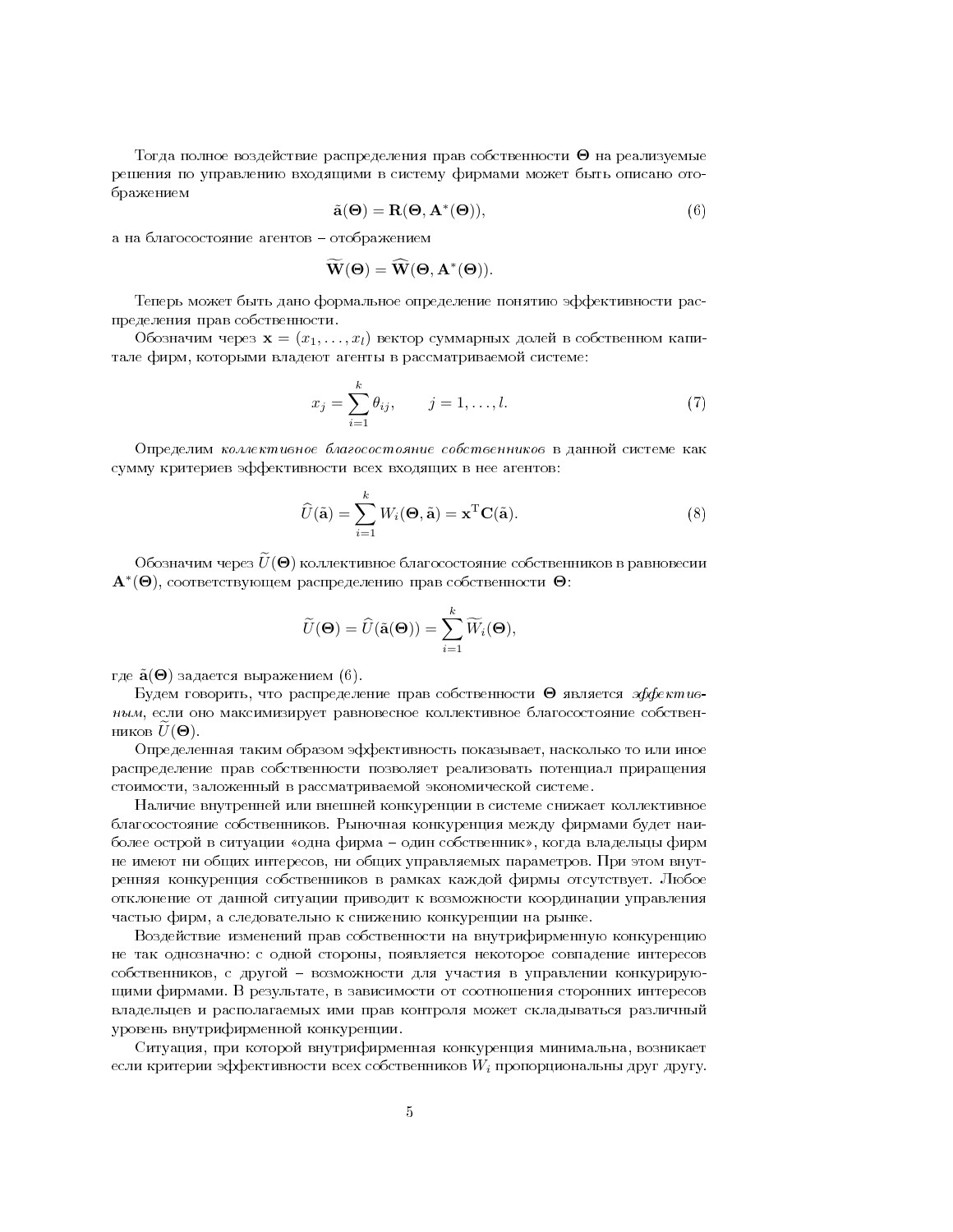нри этом все фирмы, входящие в рассматриваемую систему, управляются исходя из максимизации единого критерия, то есть минимизируется также и внешняя рыночная конкуренция.

критерии сооственников в рассматриваемои модели оудут пропорциональны друг другу, если распределение прав сооственности является *оонорооным*, то есть удовлетворяет условиям

$$
\theta_{ij} = r_i \theta_{1j}, \qquad \forall i = 2, \dots, k, \qquad \forall j = 1, \dots, l,
$$
\n(9)

где  $r_i > 0$  – коэффициент пропорциональности, не зависящий от номера фирмы.

При однородных правах собственности  $\Theta^0$  критерий эффективности *i*-го агента оудет иметь вид:

$$
\widehat{W}_i(\mathbf{\Theta^0}, \mathbf{A}) = r_i \widehat{W}_1(\mathbf{\Theta^0}, \mathbf{A}) \qquad \forall i > 1,
$$

в связи с чем все функции  $\widehat{W}_i(\boldsymbol{\Theta^0}, \textbf{A})$  будут достигать своего максимума на одной 
 -: - 

Из (9) следует, что любое однородное распределение прав собственности  $\Theta^0$  может быть задано  $(l+k-1)$  параметрами: долями, которыми владеет первый агент  $\theta = (\theta_1, \ldots, \theta_l)$  и коэффициентами пропорциональности  $(r_2, \ldots, r_k)$ :

$$
\mathbf{\Theta}^{\mathbf{0}} = \mathbf{r}\theta^{\mathrm{T}},\tag{10}
$$

где  $\mathbf{r} = (r_1, r_2, \ldots, r_k)$  (для единообразия положим далее  $r_1 = 1$ ).

Справелливо следующее представление однородных распределении прав сооственности:

$$
\Theta^0 = \rho \mathbf{x}^{\mathrm{T}},\tag{11}
$$

где  $\mathbf{x} = (x_1, \ldots, x_l)$  – вектор суммарных долей собственного капитала фирм, которыми владеют агенты (7);  $\rho=(\rho_1,\ldots,\rho_k)$  – неотрицательные коэффициенты, такие,  $\frac{k}{4TQ}$  $\sum_{i=1} \rho_i = 1.$ 

деиствительно, рассмотрим произвольное однородное распределение прав сооственности  $\Theta^0$  и сконструируем вектор  $\rho$  следующим образом:

$$
\rho_i = \frac{r_i}{\sum_{m=1}^k r_m}.
$$

газложение (то) может оыть записано в виде:

$$
\Theta^{\mathbf{0}} = \left(\sum_{i=1}^{k} r_i\right) \rho \theta^{\mathrm{T}}.
$$
\n(12)

С другой стороны, из (9) следует, что для любого  $j$  на однородном распределении выполнено

$$
x_j = \sum_{i=1}^k \theta_{ij} = \theta_j \sum_{i=1}^k r_i,
$$
  

$$
\theta = \frac{\mathbf{x}}{\sum_{i=1}^k r_i}.
$$
 (13)

откуда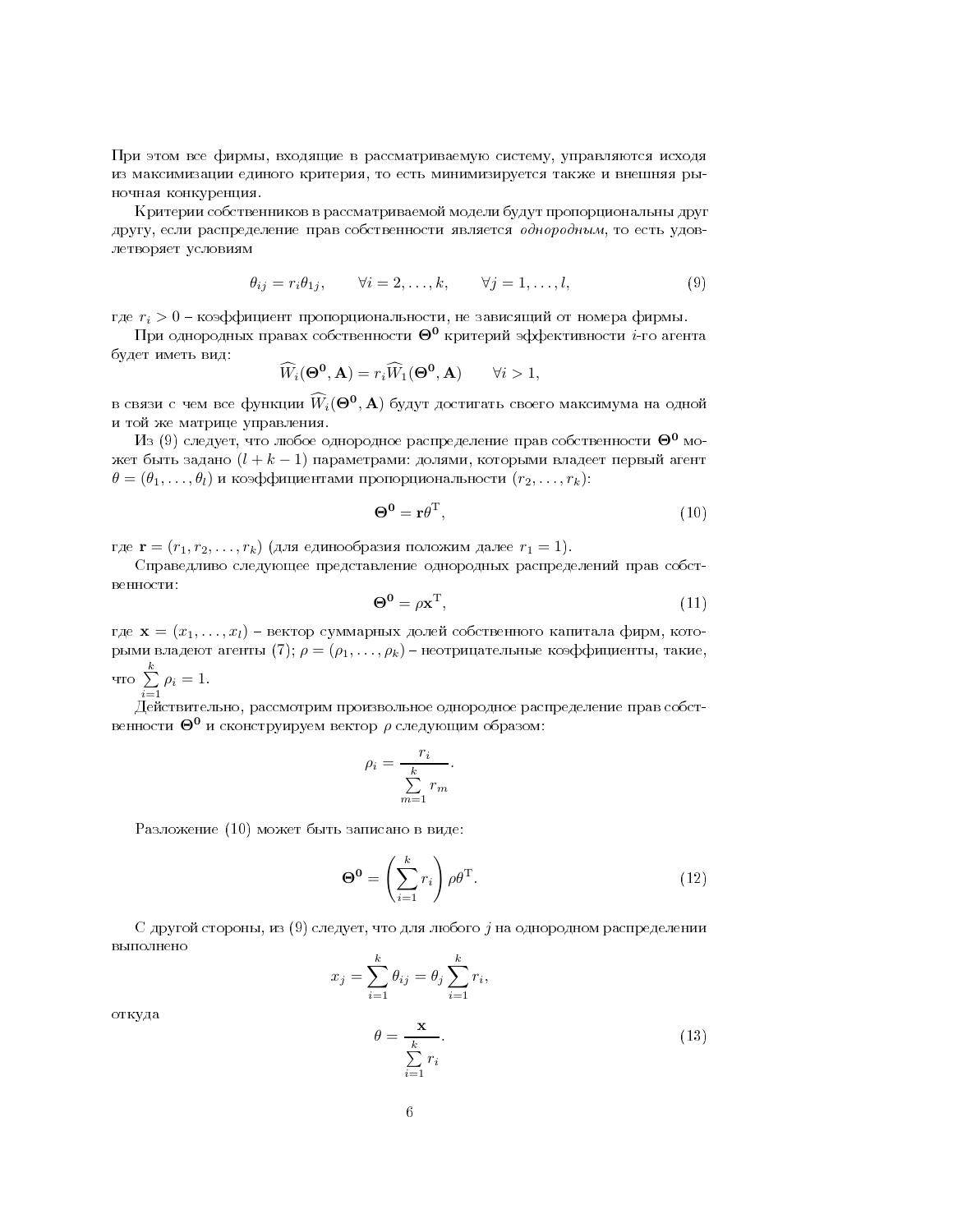Подставляя выражение (13) в (12), получаем разложение (11).

Экономический смысл разложения (11) состоит в том, что при однородных правах собственности соотношение долей участия в различных фирмах, которыми владеет каждый агент, совпадает с таковым для системы в целом. При этом критерии эффективности агентов будут пропорциональны не только друг другу, но и коллективному благосостоянию собственников  $\hat{U}$ . Действительно, пользуясь видом функций  $W(\Theta, \tilde{a})$  (5) и  $U(\tilde{a})$  (8), а также разложением (11), получим, что для любого реализуемого управленческого решения  $\tilde{a}$  справедливо:

$$
\mathbf{W}(\mathbf{\Theta}^{\mathbf{0}}, \tilde{\mathbf{a}}) = \mathbf{\Theta}^{\mathbf{0}} \mathbf{C}(\tilde{\mathbf{a}}) = \rho \mathbf{x}^{\mathrm{T}} \mathbf{C}(\tilde{\mathbf{a}}) = \rho \hat{U}(\tilde{\mathbf{a}}).
$$
 (14)

При достаточно слабых ограничениях на правило принятия решений  $\bf R$  можно доказать, что однородные распределения прав собственности являются эффективными в рассматриваемой системе. Предположим, что отображение  ${\bf R}$  удовлетворяет условию единогласия: если все собственники предлагают одно и то же управленческое решение, то оно и будет реализовано<sup>4</sup>.

Рассмотрим управленческое решение  $\mathbf{\tilde{a}}^*$ , доставляющее максимум коллективному благосостоянию  $\hat{U}(\tilde{a})$ . Сконструируем матрицу управления  $A^*$  таким образом, что  $\mathbf{a}_{i\bullet} = \tilde{\mathbf{a}}$ ,  $i = 1, \ldots, k$ .

Тогда из условия единогласия

$$
\tilde{\mathbf{a}}^* = \mathbf{R}(\Theta^0, \mathbf{A}^*).
$$

Докажем, что при любых однородных правах собственности  $\Theta^0$  матрица управления  $\mathbf{A}^*$  представляет собой равновесие Нэша в игре  $\Gamma(\Theta^0)$ . Предположим, что  $i$ -й агент изменил свою стратегию таким образом,что новая матрица управления  $\mathbf{A}'$ приводит к вектору реализуемых управленческих решений  $\tilde{a}'$ :

$$
\tilde{\mathbf{a}}' = \mathbf{R}(\Theta^0, \mathbf{A}').
$$

Тогда из (14) получим:

$$
\widehat{W}_i(\Theta^0,\mathbf{A}^*)=W_i(\Theta^0,\tilde{\mathbf{a}}^*)=\rho_i\widehat{U}(\tilde{\mathbf{a}}^*)\geq\rho_i\widehat{U}(\tilde{\mathbf{a}}')=W_i(\Theta^0,\tilde{\mathbf{a}}')=\widehat{W}_i(\Theta^0,\mathbf{A}'),
$$

то есть, действительно,  $\mathbf{A}^* = \mathbf{A}^*(\Theta^0)$ .

Тогда из вида функции  $\tilde{U}(\Theta)$  следует, что

$$
\widetilde{U}(\mathbf{\Theta}^{\mathbf{0}}) = \max_{\mathbf{\Theta}} \widetilde{U}(\mathbf{\Theta}),\tag{15}
$$

то есть однородные права собственности максимизируют коллективное благосостояние собственников (8).

Выполнение условия (15) позволяет говорить об эффективности по Парето однородных распределений прав собственности в экономике чистого обмена, «инкапсулирующей» данную систему.

Утверждение 1. Рассмотрим экономику чистого обмена, состоящую из к агентов с функциями полезности  $W_i(\Theta)$ , товарами в которой являются доли в правах собственности на l фирм. Однородные распределения прав собственности являются эффективными по Парето в такой экономике.

 $^4\rm V$ словие единогласия может не выполняться, например, если рассматриваемые агенты обладают миноритарными пакетами акций. В этом случае реализуемое управленческое решение может определяться интересами мажоритарных акционеров.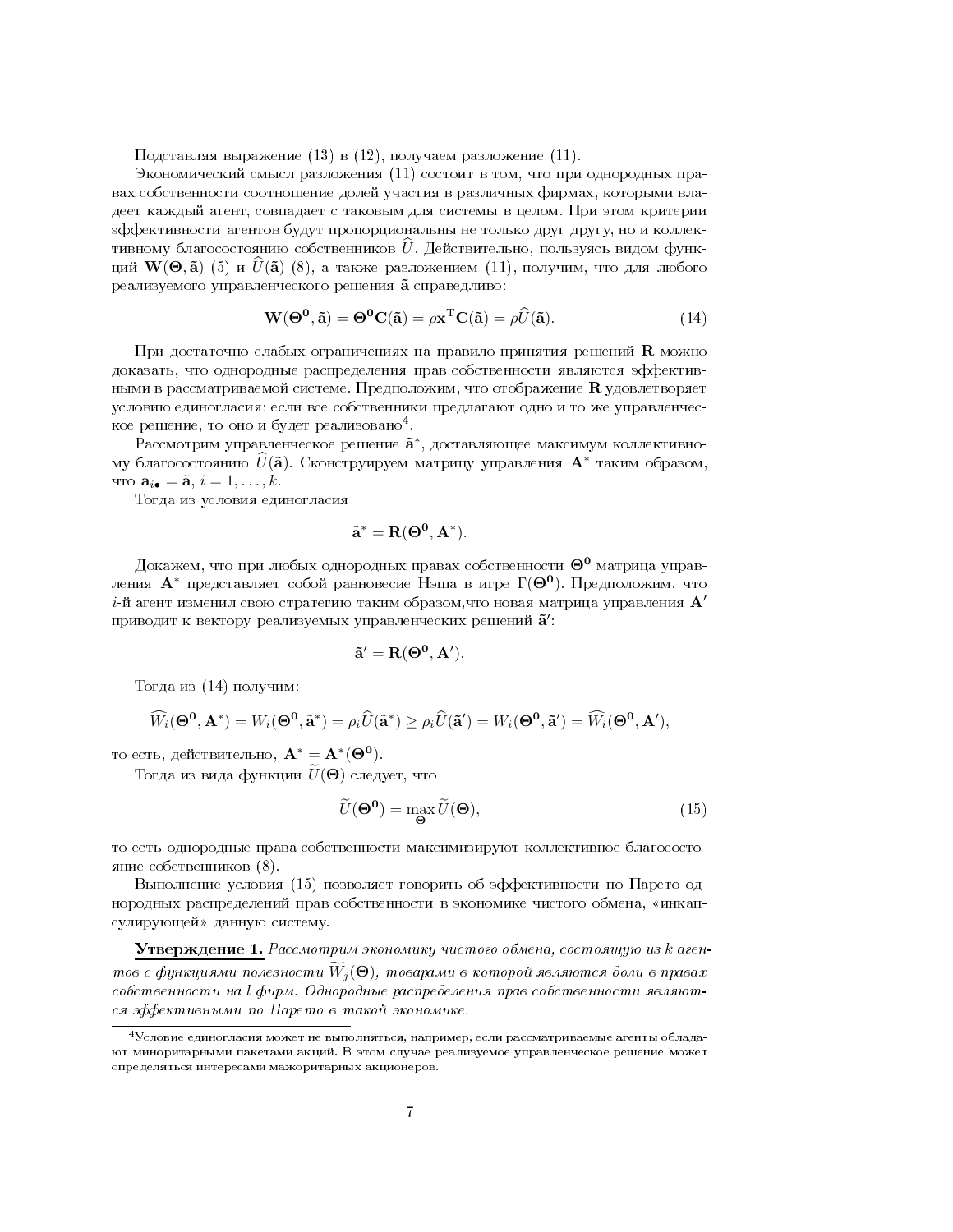доказательство проведем от противного. гассмотрим однородное распределение  $\Theta^0$  и предположим, что нашлось другое распределение  $\Theta$ , такое, что для любого агента  $i = 1, \ldots, k$  выполнено

$$
\widetilde{W}_i(\mathbf{\Theta}) \ge \widetilde{W}_i(\mathbf{\Theta}^0),\tag{16}
$$

и хотя оы одно неравенство строгое.

Суммируя выражения (10) по всем агентам, получим

$$
\widetilde{U}(\mathbf{\Theta}) > \widetilde{U}(\mathbf{\Theta}^{\mathbf{0}}),
$$

что противоречит условию  $(15)$ .  $\blacksquare$ 

С другои стороны, однородные распределения прав сооственности слаоо доминируют по парето люоое другое распределение. Деиствительно, пусть имеется некоторое начальное распределение прав собственности  $\boldsymbol{\Theta}$ . Опишем структуру однородного распределения  $\Theta^0$ , дающего всем агентам в системе полезность, не меньшую Θ

представим изменение равновесия в системе как результат деиствия двух процессов: перераспределения прав сооственности при фиксированном реализуемом управленческом решении  $\tilde{a}(\Theta^0)$  и изменения реализуемого управленческого решения при новых правах собственности  $\Theta^0$ .

На первом этапе для любого начального распределения прав собственности  $\Theta$ определим однородное распределение прав собственности  $\Theta^0$ , не изменяющее благосостояния агентов при фиксированном управленческом решении:

$$
\mathbf{W}(\mathbf{\Theta}^{\mathbf{0}}, \tilde{\mathbf{a}}(\mathbf{\Theta})) = \widetilde{\mathbf{W}}(\mathbf{\Theta}).
$$
\n(17)

воспользуемся для этого разложением однородных прав сооственности (тт). так как суммарные доли участия агентов **х** фиксированы, для нахождения вида  $\Theta^0$ достаточно определить вектор  $\rho$ . Пользуясь тождеством  $(14)$ , получим:

$$
\mathbf{W}(\mathbf{\Theta}^{\mathbf{0}}, \tilde{\mathbf{a}}(\mathbf{\Theta})) = \rho \widehat{U}(\tilde{\mathbf{a}}(\mathbf{\Theta})) = \rho \widetilde{U}(\mathbf{\Theta}).
$$
\n(18)

Из (17) и (18) нетрудно получить, что коэффициенты  $\rho$  в разложении (11) для распределения  $\Theta^0$  будут иметь вид

$$
\rho = \frac{\widetilde{\mathbf{W}}(\Theta)}{\widetilde{U}(\Theta)}.
$$
\n(19)

Далее покажем, что выбор агентами матрицы управления  $\mathbf{A}^{*}(\mathbf{\Theta^{0}})$  при распределении  $\Theta^0$  не уменьшает их благосостояния по сравнению с  $\widetilde{\mathbf{W}}(\mathbf{\Theta})$ .

Действительно, из  $(15)$ ,  $(17)$  и  $(18)$  следует, что для любого  $i$ :

$$
\widetilde{W}_i(\mathbf{\Theta}) = W_i(\mathbf{\Theta}^0, \widetilde{\mathbf{a}}(\mathbf{\Theta})) = \rho_i \widetilde{U}(\mathbf{\Theta}) \le \rho_i \widetilde{U}(\mathbf{\Theta}^0) = \widetilde{W}_i(\mathbf{\Theta}^0). \tag{20}
$$

т.е. благосостояние любого агента  $i$  при однородных правах собственности  $\Theta^0$  будет не ниже, чем при начальном распределении  $\boldsymbol{\Theta}$ .

таким ооразом, доказан следующии результат.

 $\bf{V}$ тверждение 2. Для любого распределения прав собственности  $\bf{\Theta}$  найдется  - - - - " - ----  - -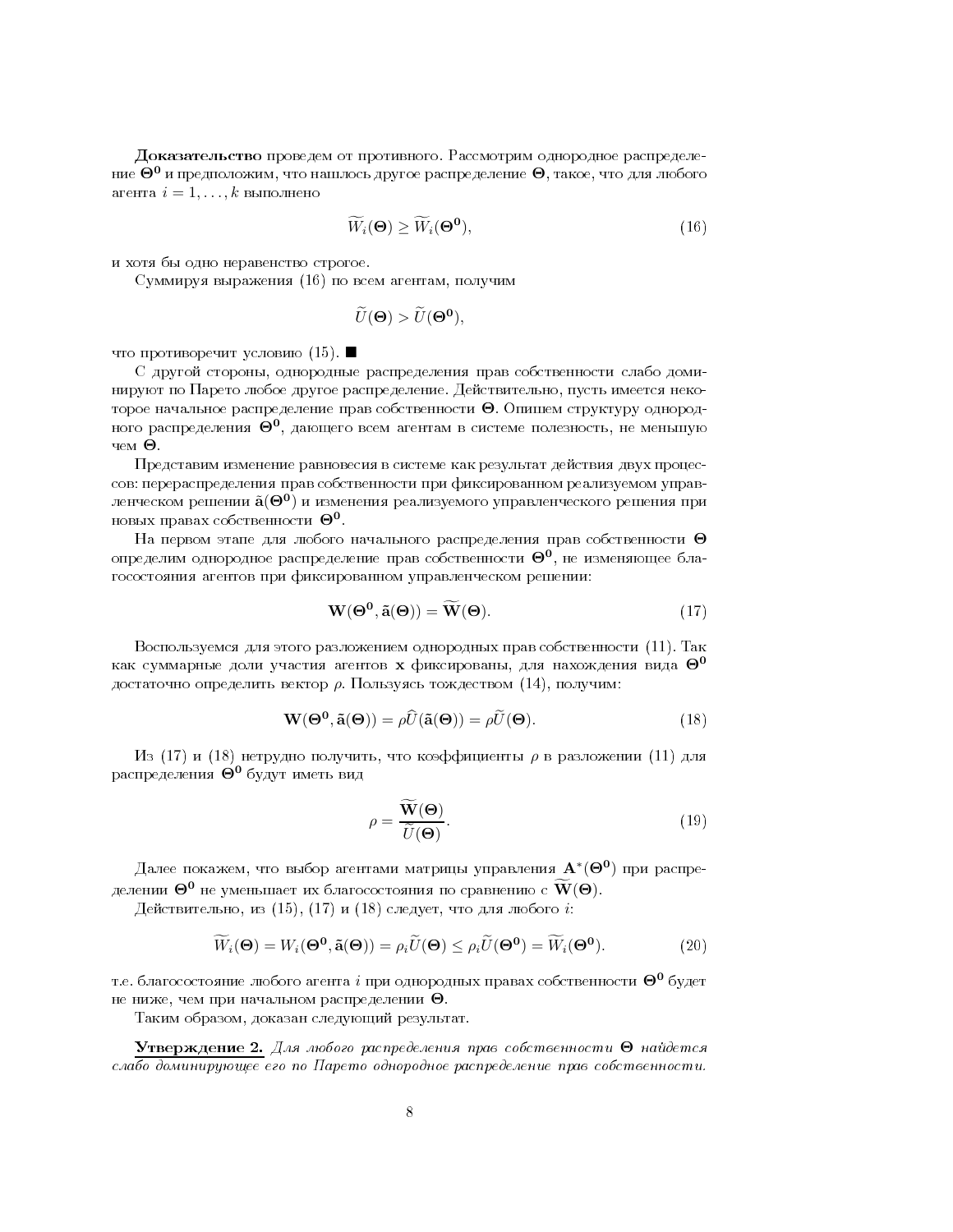При строгой вогнутости функции коллективного благосостояния собственников  $U(\Theta)$  неравенство (20) выполняется как строгое, поэтому однородные права собственности будут являться единственными эффективными по Парето распределениями в данной экономике обмена.

Таким образом, однородные права собственности в наибольшей степени сглаживают конфликт интересов владельцев в рассматриваемой модели и обеспечивают эффективность режима управления системой фирм с точки зрения собственников. К сожалению, этот режим управления подразумевает функционирование всей системы фирм как единой монополии, что приводит к неэффективности соответствующих ему рыночных равновесий с точки зрения общества в целом.

#### 3. Пример: анализ олигополии Курно

Проиллюстрируем применение изложенной выше модели к оценке эффективности деятельности фирм на олигополистическом рынке при перекрестном владении их лолями.

Рассмотрим систему, состоящую из двух агентов и двух предприятий. Первый агент владеет 100% капитала первой фирмы и долей  $\theta$  в капитале второй фирмы, второй агент владеет долей  $(1 - \theta)$  в капитале второй фирмы, то есть матрица распределения прав собственности  $\Theta$  в данной системе имеет вид

$$
\mathbf{\Theta} = \left( \begin{array}{cc} 1 & \theta \\ 0 & 1 - \theta \end{array} \right).
$$

Предположим, что фирмы конкурируют по Курно на рынке однородного товара. Для простоты будем считать, что предельные издержки фирм с одинаковы и постоянны. Функция спроса на продукцию фирм линейна:

$$
P(\mathbf{\tilde{a}})=1-\tilde{a}_1-\tilde{a}_2,
$$

где  $\tilde{\mathbf{a}} = (\tilde{a}_1, \tilde{a}_2)$  – вектор управлений, представляющих объемы выпуска продукции первой и второй фирмами.

Функции прибыли производителей в этой модели имеют вид

$$
\Pi_j(\tilde{\mathbf{a}}) = (P(\tilde{\mathbf{a}}) - c)\tilde{a}_j.
$$

Решения об объемах выпуска  $\tilde{a}_i \geq 0$  принимаются собственниками фирм. Объем  $\tilde{a}_1$  определяется первым агентом единолично, т.е.

$$
\tilde{a}_1 = a_{11}.
$$

Величина  $\tilde{a}_2$  представляет собой средневзвешенное предложений собственников с весами, соответствующими располагаемым ими долям в капитале фирмы:

$$
\tilde{a}_2 = \theta a_{12} + (1 - \theta) a_{22},
$$

где  $a_{12}$  и  $a_{22}$  – предлагаемый первым и вторым собственником объем производства.

Пусть денежный поток владельцев фирмы  $j \Phi_i(t, \tilde{\mathbf{a}})$  совпадает с чистой прибылью  $\Pi_i(\tilde{\mathbf{a}})$ . Предполагая стационарность потока прибыли во времени, из (2) получим, что стоимость фирмы ј пропорциональна величине чистой прибыли:

$$
C_j(\mathbf{\tilde{a}}) = \frac{\Pi_j(\mathbf{\tilde{a}})}{1 - \beta}.
$$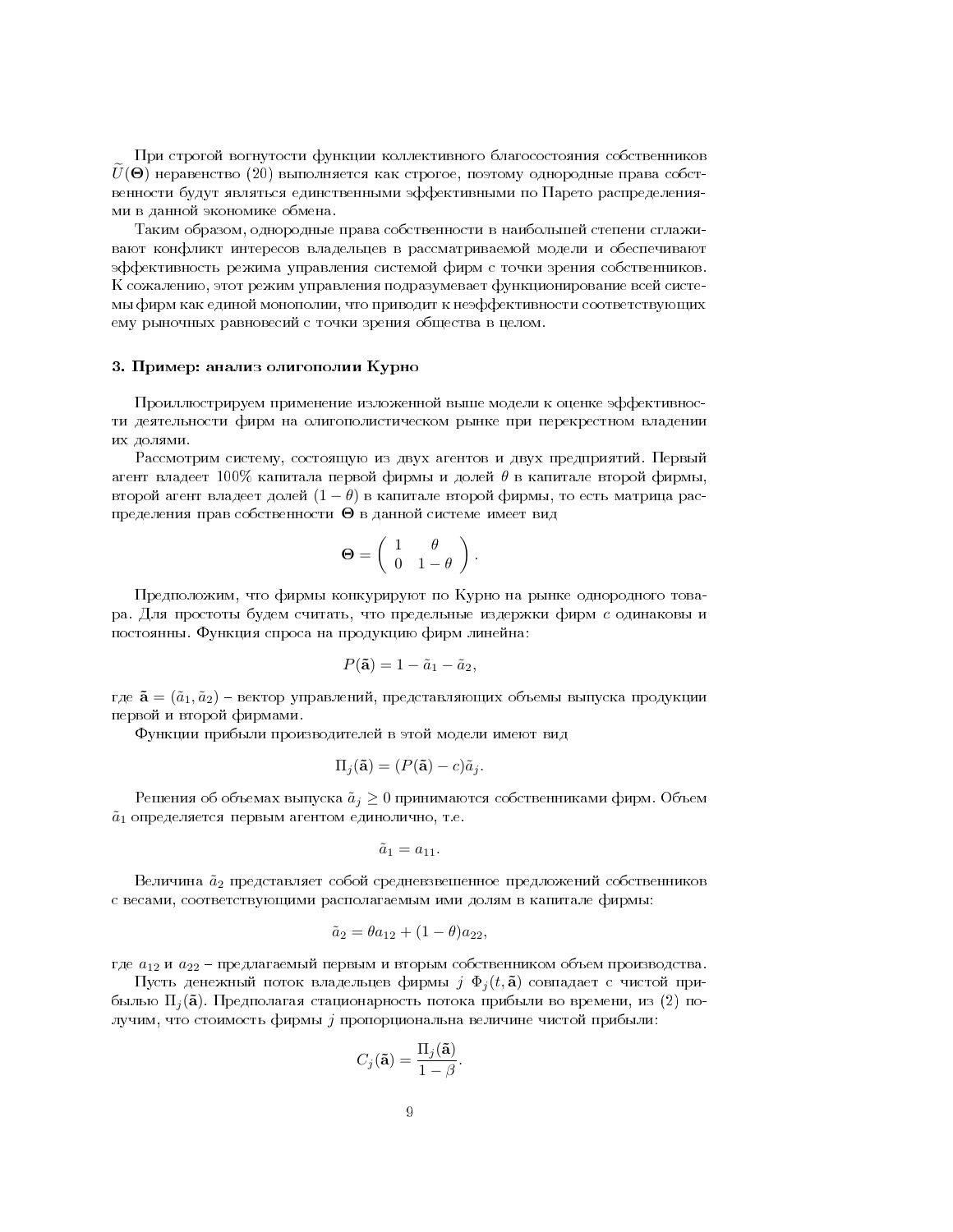?    DjE J 

 - 

$$
W_1(\mathbf{\Theta}, \mathbf{\tilde{a}}) = \Pi_1(\mathbf{\tilde{a}}) + \theta \Pi_2(\mathbf{\tilde{a}}),
$$

$$
W_2(\mathbf{\Theta}, \mathbf{\tilde{a}}) = (1 - \theta) \Pi_2(\mathbf{\tilde{a}}).
$$

 - 
- :

- - -
 - - 
 - -

В ситуации «одна фирма – один собственник», соответствующей  $\theta=0$ , получаем классическое равновесие Курно, матрица управления  $\mathbf{A}^*$  при котором имеет вид $^5$ :

$$
a_{11}^* = a_{22}^* = \frac{1-c}{3},\tag{21}
$$

- 
- - - - 
-d

$$
\Pi_j^* = \left(\frac{1-c}{3}\right)^2 \qquad j = 1, 2.
$$

Другой крайний случай  $\theta=1$  соответствует ситуации, когда обе фирмы имеют - :- 

 - 

 <- --d

$$
W_1(\mathbf{\tilde{a}}) = \Pi_1(\mathbf{\tilde{a}}) + \Pi_2(\mathbf{\tilde{a}}) \rightarrow \max_{\mathbf{\tilde{a}} \in A}.
$$

Равновесием в этом случае будет матрица управления  $\mathbf{A}^*$ , такая, что

$$
a_{11}^* + a_{22}^* = \frac{1-c}{2}.\tag{22}
$$

F - - - - Y мизируя функции  $W_1(\boldsymbol{\Theta}, \tilde{\mathbf{a}})$  и  $W_2(\boldsymbol{\Theta}, \tilde{\mathbf{a}})$  по стратегиям первого и второго агентов, соответственно, получим, что в равновесии при любом значении  $\theta < 1$  будет выполнено  $a_{12}^*(\mathbf{\Theta})=0$ , то есть первый собственник пытается максимально снизить объем - 
: 

 

- - 

J i- 
- - --J - d

$$
a_{11}^*(\mathbf{\Theta}) = \frac{(1-\theta)(1-c)}{3-\theta},
$$
\n(23)

$$
a_{22}^*(\mathbf{\Theta}) = \frac{1-c}{(1-\theta)(3-\theta)}.\tag{24}
$$

Нетрудно видеть, что при  $\theta = 0$  объемы выпуска фирм совпадают с (21). При  $\theta \to 1$  величина  $\tilde{a}_1^*(\mathbf{\Theta}) \to 0$ , а

$$
\tilde{a}_2^*(\mathbf{\Theta}) = (1 - \theta)a_{22}^*(\mathbf{\Theta}) \rightarrow \frac{1 - c}{2},
$$

  

e -

<sup>-</sup>далее предполагается, что коэффициенты матрицы управления, значения которых не указаны, -  - - --"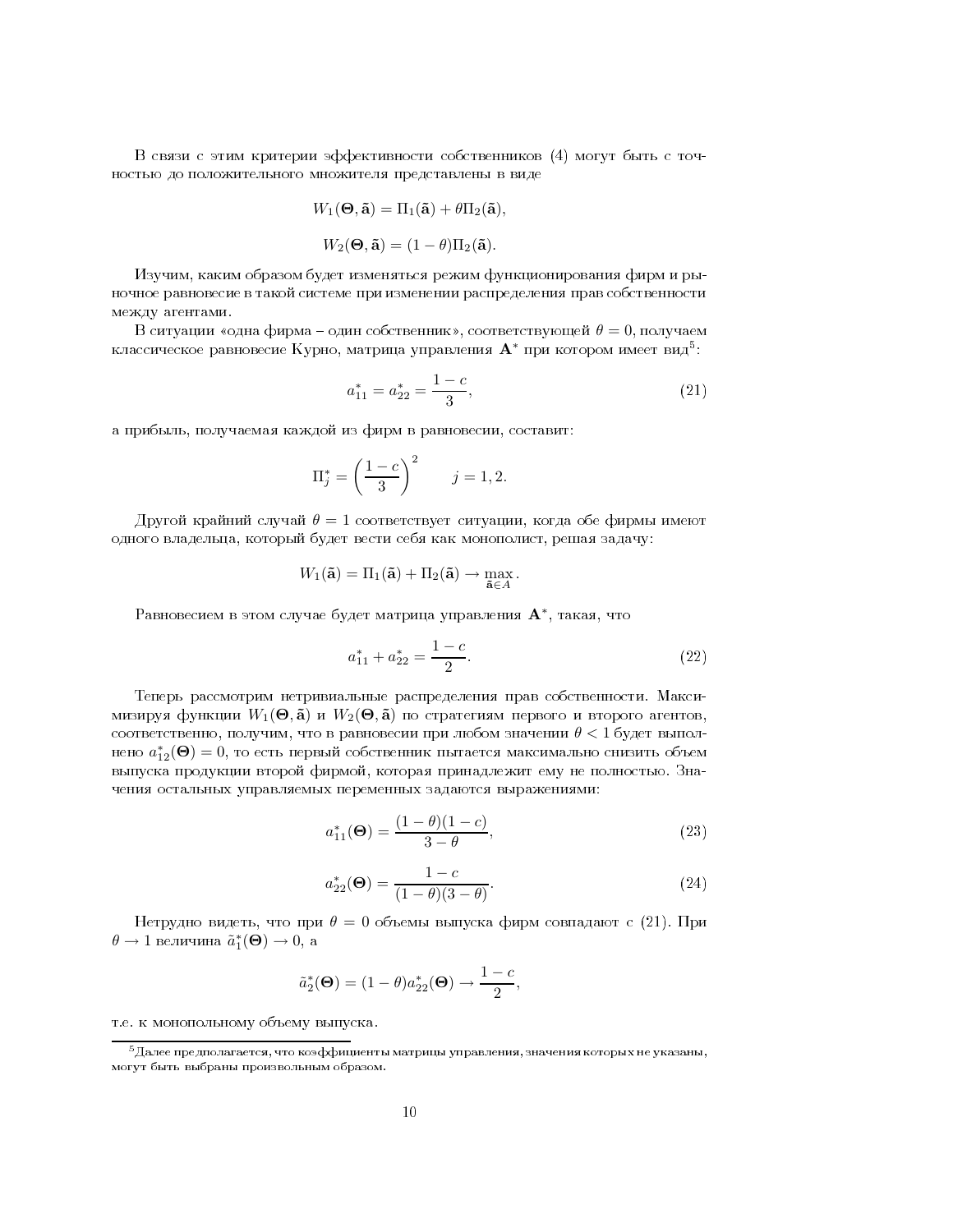

Рис. 1: Зависимость благосостояния агентов от распределения прав собственности

Прибыли фирм в равновесии составят

$$
\widetilde{\Pi}_1(\mathbf{\Theta}) = \frac{(1-\theta)(1-c)^2}{(3-\theta)^2}, \qquad \widetilde{\Pi}_2(\mathbf{\Theta}) = \left(\frac{1-c}{3-\theta}\right)^2,\tag{25}
$$

а благосостояние собственников (рис. 1)

$$
\widetilde{W}_1(\mathbf{\Theta}) = \left(\frac{1-c}{3-\theta}\right)^2, \qquad \widetilde{W}_2(\mathbf{\Theta}) = \frac{(1-\theta)(1-c)^2}{(3-\theta)^2}
$$

 $\Phi$ ункция  $\widetilde W_1$  выпукла по  $\theta$ , то есть с ростом доли первого агента во второй фирме его благосостояние увеличивается с возрастающим темпом. Дополнительный сверхлинейный прирост благосостояния обеспечивается ростом объема прав контроля первого агента, связанным с увеличением  $\theta$ , что дает ему возможность принимать более благоприятные для себя решения по управлению второй фирмой.

Для второго агента складывается обратная ситуация: принимаемые по мере роста  $\theta$  управленческие решения все в большей степени противоречат его интересам, в связи с чем  $\tilde{W}_2$  вогнута по  $\theta$ .

Суммарный объем выпуска фирм в данной системе составит

$$
Q(\mathbf{\Theta}) = \tilde{a}_1^*(\mathbf{\Theta}) + \tilde{a}_2^*(\mathbf{\Theta}) = \frac{(2-\theta)(1-c)}{(3-\theta)}.
$$

Функция  $Q$  убывает с ростом  $\theta$  (рис. 2), то есть острота рыночной конкуренции между фирмами снижается, приближаясь к монопольной ситуации при  $\theta \rightarrow 1$ .

Таким образом при перераспределении прав собственности в рамках иерархической системы «собственники - фирмы - рынок»происходит перенос конкуренции с рыночного уровня на внутрикорпоративный, выражаясь уже не в борьбе фирм за рынок, а в борьбе их собственников за увеличение своего благосостояния. Мы будем называть это явление вертикальным переносом конкуренции.

Изучим далее вид однородных распределений прав собственности, минимизирующих внутрифирменную конкуренцию собственников. Рассмотрим произвольное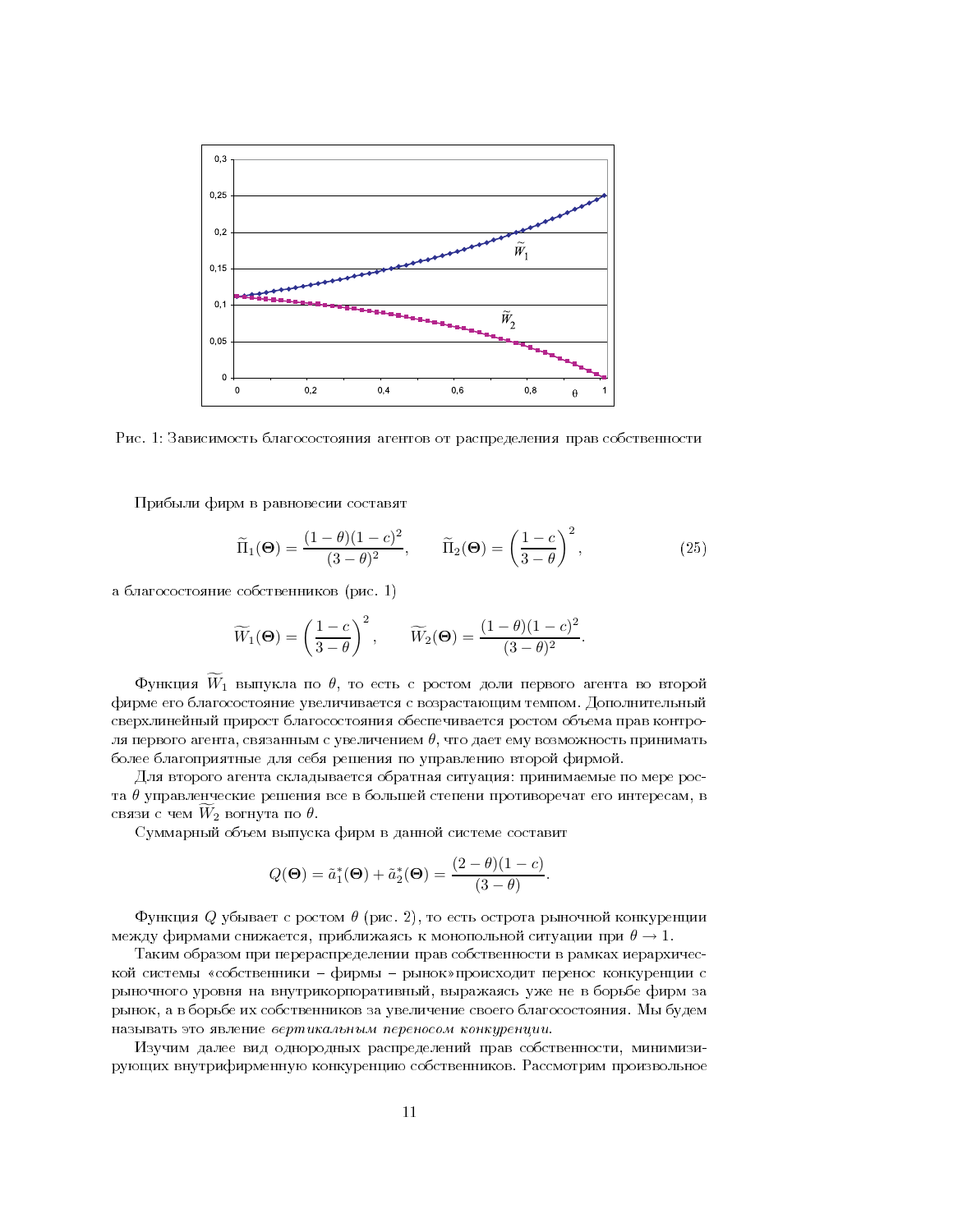

Рис. 2: Зависимость равновесного объема выпуска Q от распределения прав собственности

начальное распределение прав собственности  $\Theta$ . Применяя выражения (11), (19) и (25), можно получить однородное распределение прав собственности, эквивалентное  $\Theta$ .

$$
\Theta^0 = \begin{pmatrix} \frac{1}{2-\theta} & \frac{1}{2-\theta} \\ \frac{1-\theta}{2-\theta} & \frac{1-\theta}{2-\theta} \end{pmatrix}
$$

Таким образом, однородное распределение может быть получено путем обмена  $\left(\frac{1-\theta}{2-\theta}\right)$  доли в капитале фирмы 1, принадлежащей агенту 1, на  $\left(\frac{(1-\theta)^2}{2-\theta}\right)$  долю в капитале фирмы 2, принадлежащей агенту 2. Соотношение цен акций при таком обмене в точности равно соотношению равновесных прибылей фирм (25) и, соответственно, их рыночных стоимостей, то есть перераспределение будет справедливым с точки зрения обоих агентов.

При однородном распределении прав собственности  $\Theta^0$  решения будут приниматься агентами исходя из максимизации коллективного благосостояния:

$$
\widehat{U}(\tilde{\mathbf{a}}) = \Pi_1(\tilde{\mathbf{a}}) + \Pi_2(\tilde{\mathbf{a}}).
$$

Как было показано выше, точкой максимума в этом случае является назначение монопольного объема выпуска (22), при котором суммарная прибыль фирм составит  $\left(\frac{1-c}{2}\right)^2$ . Благосостояние агентов составит при этом

$$
\widetilde{W}_1(\boldsymbol{\Theta^0}) = \frac{1}{2-\theta}\left(\frac{1-c}{2}\right)^2, \qquad \widetilde{W}_2(\boldsymbol{\Theta}) = \frac{1-\theta}{2-\theta}\left(\frac{1-c}{2}\right)^2.
$$

Видно, что после перераспределения прав собственности на объекты благосостояние агентов увеличилось по сравнению с исходной ситуацией (рис. 3). Рыночная конкуренция фирм при однородном распределении прав собственности отсутствует, вся рассматриваемая производственная система ведет себя на рынке как единый монополист.

#### 4. Заключение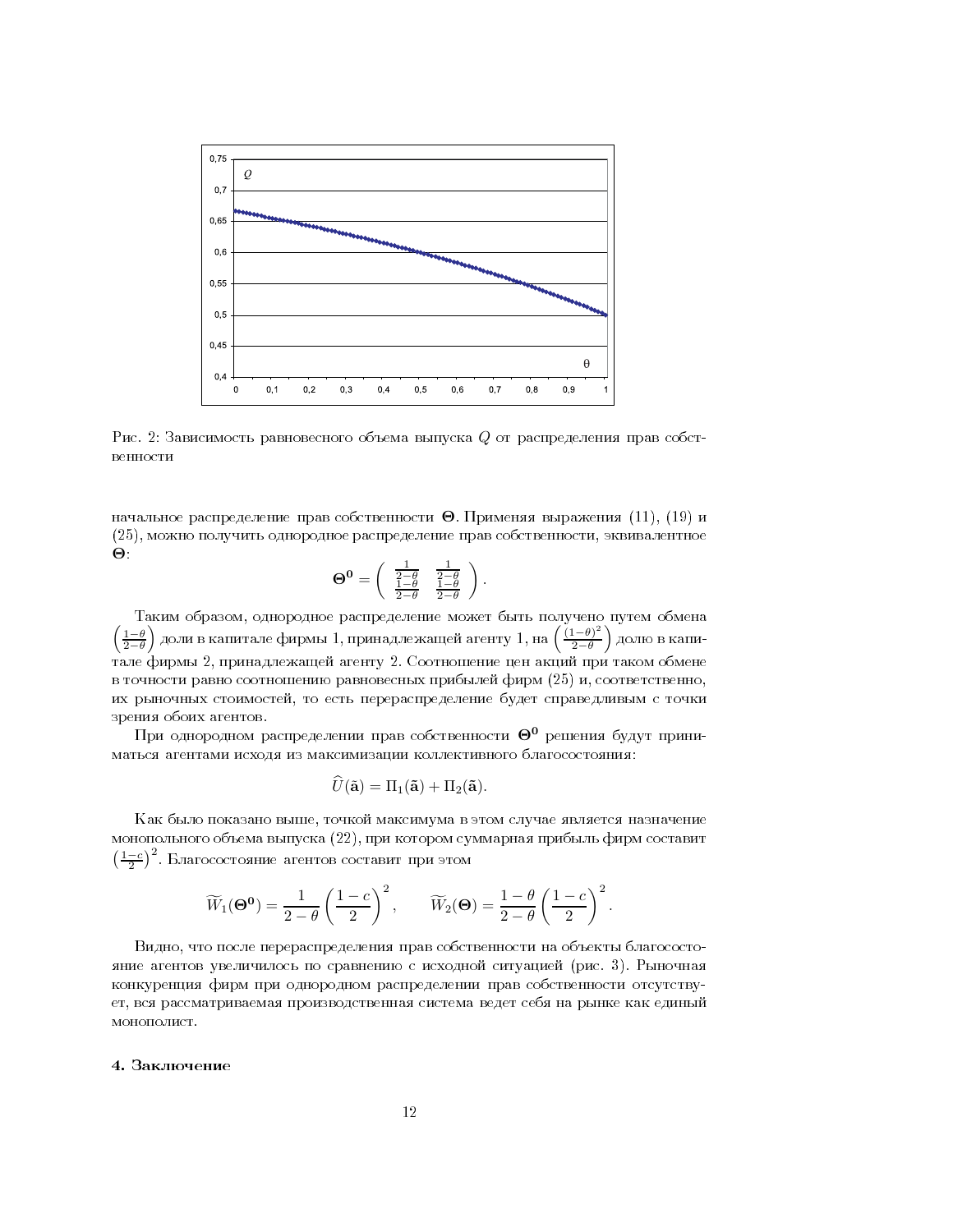

Рис. 3: Прирост благосостояния первого и второго агентов при переходе к однородному распределению прав собственности

Проведенное исследование показало, что в условиях, когда права собственности на фирму распределены между несколькими агентами с несовпадающими интересами, реализуемое управление ею не всегда определяется как решение задачи максимизации стоимости или прибыли, а представляет собой равновесный исход внутрифирменного конфликта собственников. Сформулированная в статье математическая модель экономической системы с распределенными правами собственности позволяет установить зависимость стратегий управления фирмами от структуры прав собственности и характера взаимоотношений между ними.

Для системы конкурирующих фирм показано, что формирование перекрестного владения ими сопровождается переносом конкуренции на внутрифирменный уровень, в результате чего происходит снижение эффективности рыночных равновесий. В работе определен вид однородных распределений прав собственности, минимизирующих внутрифирменную конкуренцию владельцев. Данные распределения эффективны по Парето в экономике обмена, товарами в которой являются доли в правах собственности на фирмы. В то же время они приводят к образованию моно